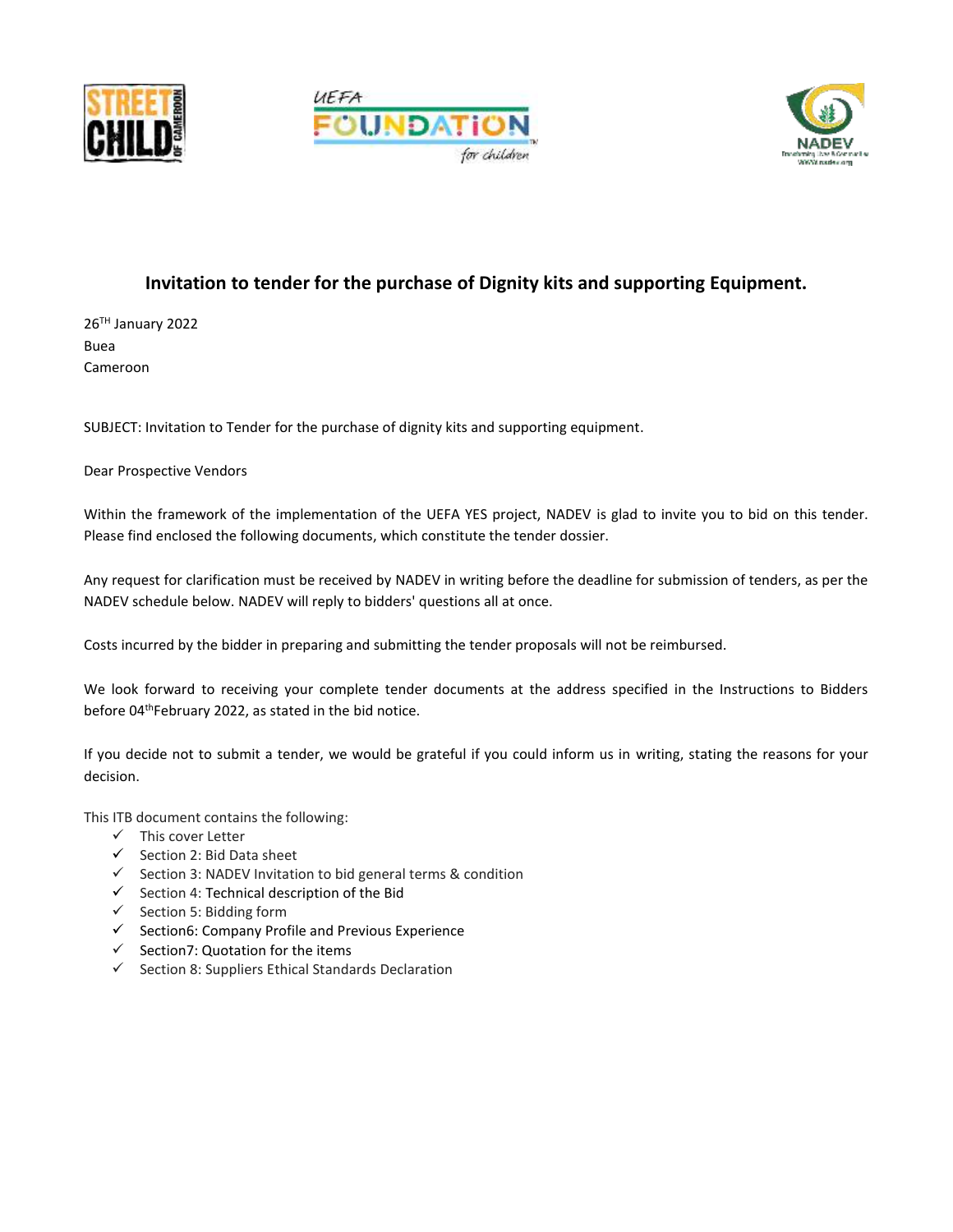# **Bid Data Sheet**

### **1. BACKGROUND DATA**

Contract Name: Framework Agreement for the purchase of dignity kits and supporting Equipment. Contract Number:UEFA-ITB 001

This bid is issued by NADEV (Checkpoint, Just Beside HIMAT)).

Any correspondence can be addressed to the following address: Street Office, Federal quarters Buea

Or by email to: elvis.ndelazem@street-child.org

## **2. NADEVHEDULE & DEADLINE FOR SUBMISSION**

The deadline for submission of bids is on the 2<sup>th</sup>February 2022 at 15h00.Late bids will not be accepted.

|                                                                       | <b>DATE</b> | TIME*  |
|-----------------------------------------------------------------------|-------------|--------|
| Invitation to Bid release                                             | 26.01.22    | 15h:30 |
| Deadline for request for any clarifications from NADEV                | 29.01.22    | 15h:30 |
| Last date on which clarifications are issued by NADEV                 | 30.01.22    | 15h:30 |
| Deadline for submission of tenders (receiving date, not sending date) | 02.02.22    | 15h:30 |
| Tender opening session by NADEV                                       | 03.02.22    | 10h:30 |
| Notification of award to the successful tenderer                      | 04.02.22    | 17h:30 |
| Issue of PO                                                           | 04.02.22    | 17h:30 |

All times are in the local time of Cameroon.

Please note all dates are provisional dates and NADEV reserves the right to modify this schedule.

## **3. MANNER OF SUBMISSION:**

Please submit your bids in accordance with the requirements detailed below:

Complete sealed bid documents shall be hand delivered at NADEV Office at: **Checkpoint, Molyko New Layout**on/or before the due date indicated above.

## **4. ASSESSMENT CRITERIA**

Award of the contract(s) will be based on the following:

## **Step 1: Administrative compliance check (min qualification criteria)**

Bidders must provide evidence of the following for their bid to be considered compliant:

- 1. Sections 6-8 completed, signed and stamped
- 2. Bidder has included a copy of their valid business licence and tax registration.
- 3. Localization plan (physical address of the company

### **Step 2: Technical Evaluation& Financial Evaluation**

A Technical Evaluation of all bids received will be conducted to shortlisted bidders. Criteria that will be used to evaluate and score bids will be: price quoted, experience with similar contract/supplies, lead time and readiness to negotiate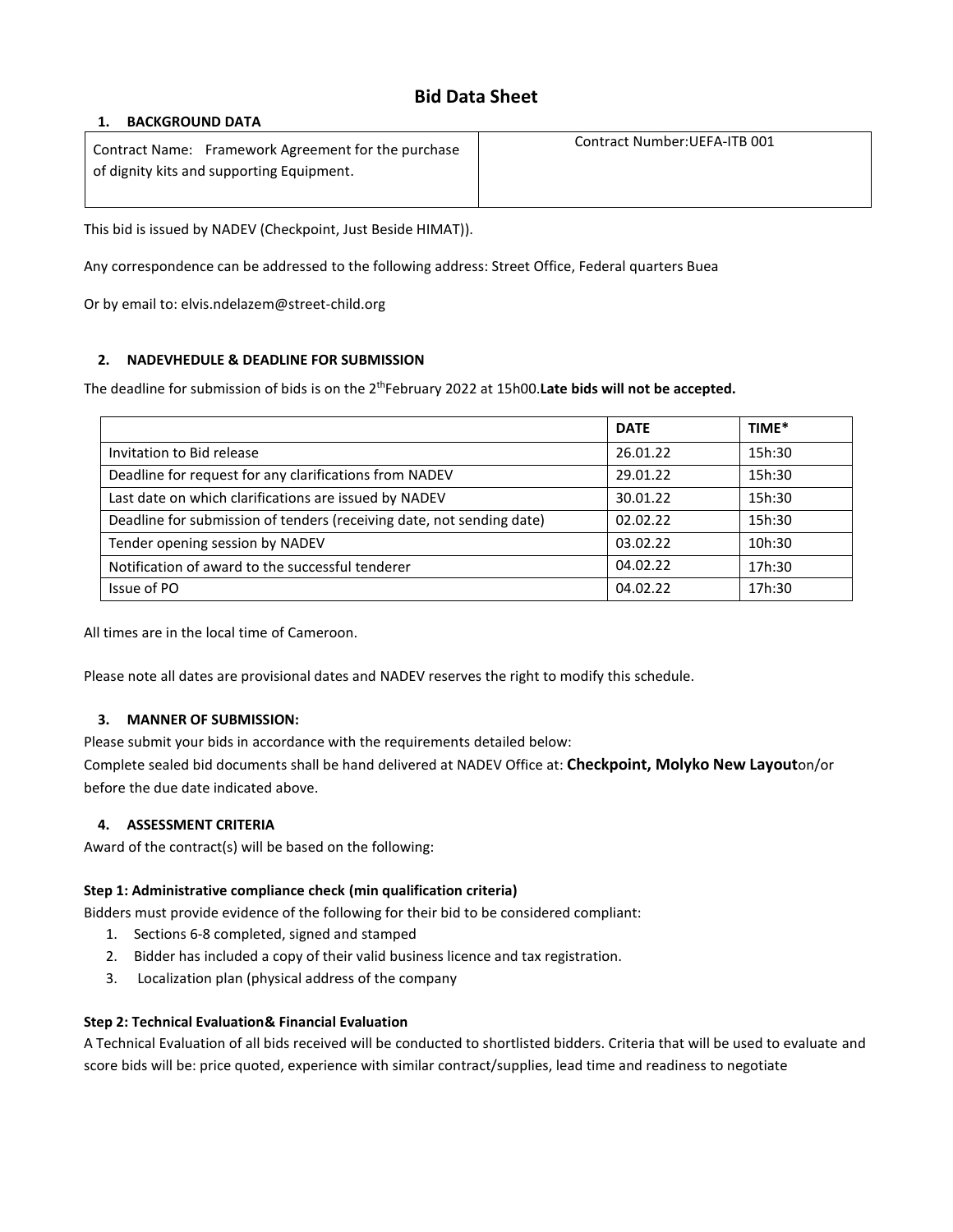## **SECTION 3**

## **NADEV Invitation to bid –General Terms & Conditions**

### 1 **NADEVOPE OF BID**

- 1.1 The bid is based on the scope of the assignment as determined in the Bid Data Sheet (Section 2). The instruction to bidders should be read in conjunction with the Bid Data Sheet.
- 1.2 The successful Bidder will be expected to complete the assignment by the Intended Completion Date specified in the contract to be signed

### 2 **CORRUPT PRACTICES**

- 2.1 **NADEV**requires Employees, Bidders and Contractors, to observe standards of ethics during procurement and the execution of contracts. In pursuit of this, NADEV defines, for the purposes of this provision, the terms set forth below as follows:
	- a) "Corrupt practice" includes the offering, giving, receiving, or soliciting of anything of value to influence the action of a public official in the procurement process or in contract execution; and
	- b) "Fraudulent practice" includes a misrepresentation of facts in order to influence a procurement process or the execution of a contract to the detriment of NADEV, and includes collusive practices among Bidders prior to or after bid submission designed to establish bid prices at artificial, noncompetitive levels and to deprive NADEV of the benefits of free and open competition;
	- c) In any case where fraud or corruption is identified, NADEV will:
		- reject any bids where the Bidder has engaged in corrupt or fraudulent practices in competing for the Contract;
		- remove bidding contractors who engage in fraudulent or corrupt practices, from our prequalified list
		- liaise with District Officials to report if fraudulent or corrupt practices are identified
		- terminate works
- 2.2 Any communications between a Bidder and NADEV related to matters of alleged fraud or corruption must be made in writing and addressed to the Coordinator of NADEV using the following email: info@nadev.org

### 3 **ELIGIBLE BIDDERS**

- 3.1 A Bidder shall meet the following criteria to be eligible to participate inNADEV procurement:
	- a) the bidder, at the time of bid, is not:
		- i. insolvent;
		- ii. in receivership;
		- iii. bankrupt; or
		- iv. being wound up
	- b) the bidder's business activities have not been suspended;
	- c) the bidder is not the subject of legal proceedings for any of the circumstances in (b); and
	- d) The bidder has fulfilled his or her obligations to pay taxes and social security contributions. In a case where VAT is included in a bid, a copy of the VAT certificate must accompany the bid. A Bidder, and all parties constituting the Bidder including sub-contractors, shall not have a conflict of interest. All Bidders found to have a conflict of interest shall be disqualified. A Bidder may be considered to have a conflict of interest with one or more parties in this bidding process, if they have a relationship with each other, directly or through common third parties, that puts them in a position to have access to information about or influence on the bid of another Bidder, or influence the decisions of NADEV regarding this bidding process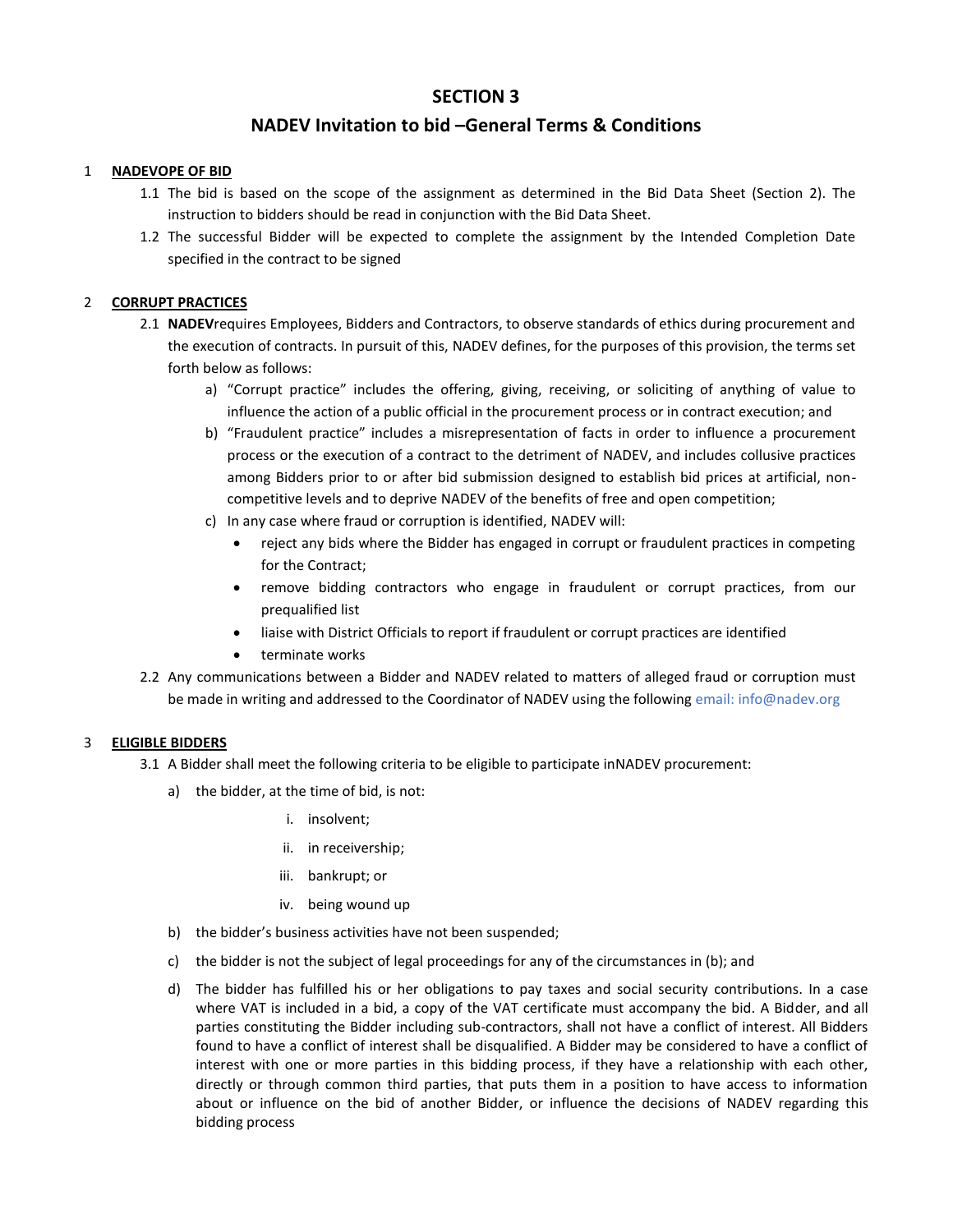- 3.2 A Bidder whose circumstances in relation to eligibility change during a procurement process or during the execution of a contract shall immediately inform NADEV.
- 3.3 NADEV reserves the right to refuse a bid at any time if the bidder or one of its sub-contractors provided material support or resources to any individual or entity that commits, attempts to commit, advocates, facilitates, or participates or is found guilty of fraud, active corruption, collusion, coercive practice, bribery, involvement in a criminal organization or illegal activity, or immoral human resources practices, including but not limited to: child labour, discrimination, non-freedom of association, non- payment of the legal national minimum wage, and forced labour or conducts any activity which is contrary to the objectives of the UEFA Children Foundation.

#### 4 **JOINT VENTURES, CONSORTIA AND ASSOCIATIONS**

Bids submitted by a joint venture, consortium or association of two or more firms as partners will only be accepted in exceptional circumstances.

#### 5 **ONE BID PER BIDDER PER WORK**

Each Bidder shall submit only one Bid per contract. A Bidder who submits or participates in more than one bid per contract will cause all the bids with the Bidder's participation to be rejected.

#### 6 **COST OF BIDDING**

The Bidder shall bear all costs associated with the preparation and submission of his Bid, and NADEV shall not be responsible or liable for those costs, regardless of the conduct or outcome of the bidding process.

#### 7 **INSPECTION**

NADEV is obliged to ensure that its procurement decisions are clearly justified and documented and keeping within the Donors mandatory principles. In that regard, full and on-the-spot access must be granted to representatives of NADEV, the Donor or any organization or person mandated by it, to premises belonging to vendors or its contractors. The right to access shall include all documents and information necessary to assess, or audit the implementation of the contract

### 8 **OBTAINING AND COMPLETING BIDDING DOCUMENTS**

- 8.1 Bidders who did not obtain the Bidding Document directly from NADEVwill be rejected during evaluation. Where a Bidding Document is obtained from NADEV on a Bidder's behalf, the Bidder's name must be registered with NADEV at the time of issue.
- 8.2 The Bidder is expected to examine all instructions, forms, terms, and specifications in the Bidding Document. Failure to furnish all information or documentation required by the Bidding Document may result in the rejection of the bid.

#### 9 **CLARIFICATION OF BIDDING DOCUMENT**

A prospective Bidder requiring any clarification of the Bidding Document shall contact NADEV in writing. The NADEV office will respond in writing to any request for clarification before the deadline for clarification of bids. NADEVshall forward copies of its response to all Bidders who have acquired the Bidding Document, including a description of the inquiry but without identifying its source.

#### 10 **AMENDMENT OF BIDDING DOCUMENT**

- 10.1 At any time prior and until 48 hours prior to the deadline for submission of bids, NADEV may amend or cancel the Bidding Document by informing the bidders in writing.
- 10.2 To give prospective Bidders reasonable time in which to take an amendment or cancellation into account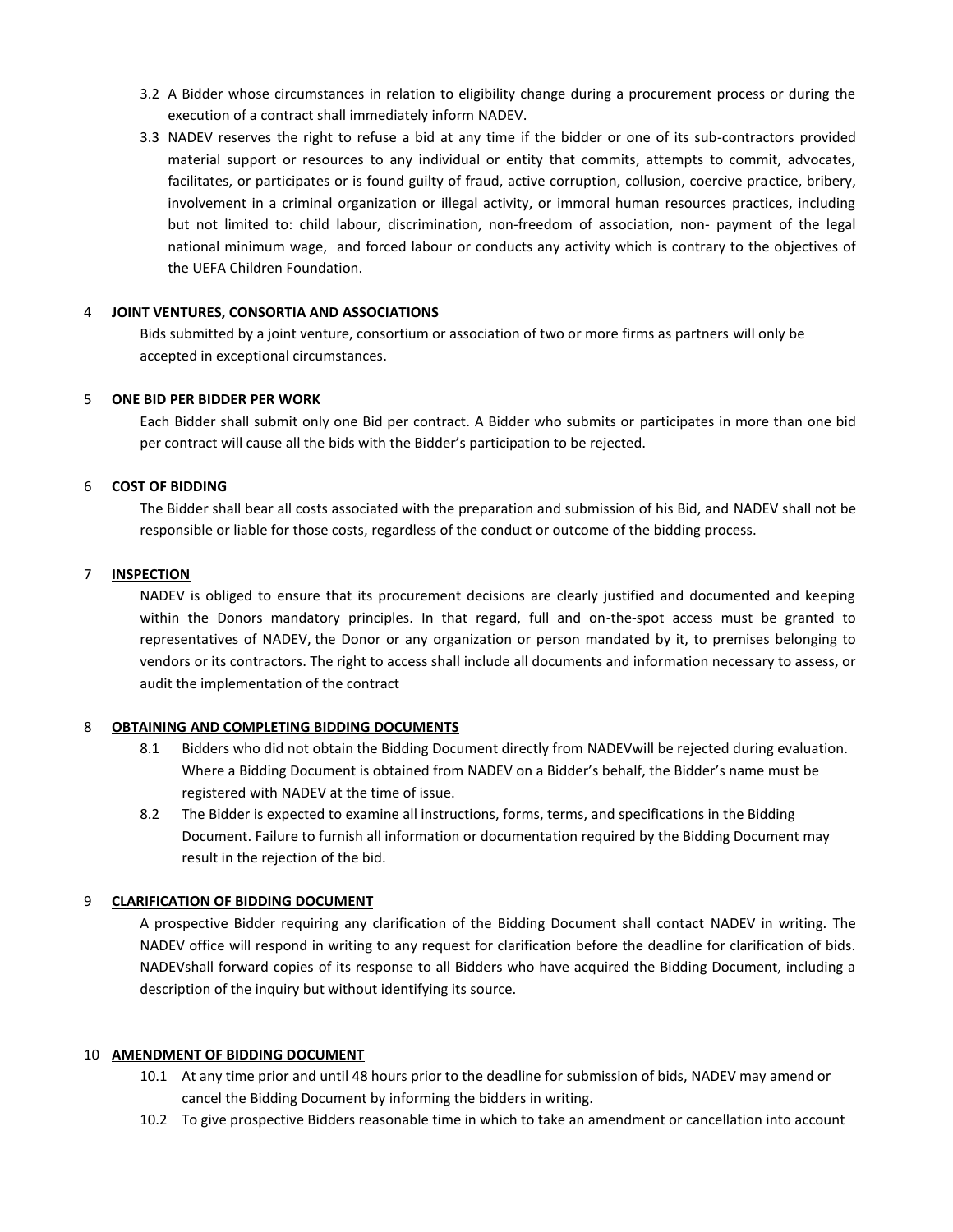in preparing their bids, NADEV can, at her discretion, extend the deadline for the submission of bids.

### 11 **LANGUAGE OF BID**

- 11.1 The bid, as well as all correspondence and documents relating to the bid shall be written in English.
- 11.2 Supporting documents and printed literature that are part of the bid may be in another language provided they are accompanied by an accurate translation of the relevant passages in English, in which case, for purposes of interpretation of the Bid, such translation shall govern.

### 12 **DOCUMENTS COMPRISING THE BID**

- 12.1 The bid submitted by the Bidder shall comprise the following:
	- Legal company documents and banking details of bidder.
	- Price quotation for the items described including lead time
	- Company Profile and Previous experience
	- Signed and stamped Supplier Ethical Standards Declaration.
- 12.2 All forms must be completed without any alterations to the format, and no substitutes shall be accepted. All blank spaces shall be filled in with the information requested.

### 13 **SEALING AND MARKING OF THE BID**

- 13.1 The Bidder shall enclose the bid for each contract in a plain envelope securely sealed
- 13.2 The envelopes shall:
	- (a) be addressed to the NADEV office, in the location specified above
	- (b) bear the Contract number
	- (c) no other markings should be on the envelope
- 13.3 If all envelopes are not sealed and marked as required, NADEV will reject the bid.

### 14 **CONFIDENTIALITY**

.

- 14.1 Information relating to the examination, evaluation, comparison, and post-qualification of bids, and recommendation of contract award, shall not be disclosed to bidders or any other persons not officially concerned with such process until information detailing the best evaluated Bidder is communicated to all Bidders.
- 14.2 Any effort by a Bidder to influence NADEV in the examination, evaluation, comparison, and postqualification of the bids or contract award decisions may result in the rejection of its bid.
- 14.3 From the time of bid opening to the time of Contract award, if any Bidder wishes to contact NADEV on any matter related to the bidding process, it should do so in writing.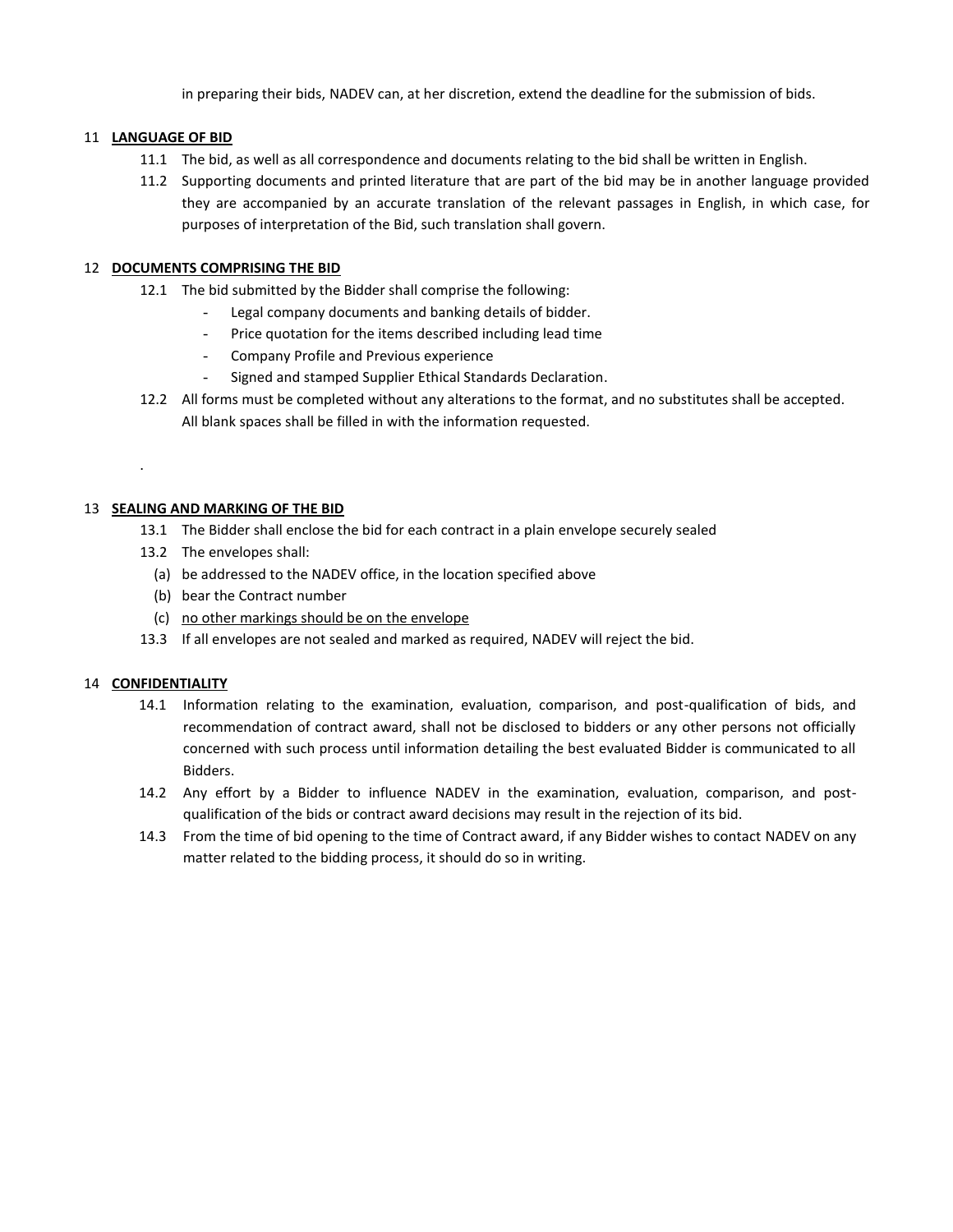## **SECTION 4**

# **SERVICE PROVISION: Technical description of the bid**

| S/N            | <b>ITEM</b>           | <b>SPECIFICATIONS</b>                                                 | <b>QTY</b> |
|----------------|-----------------------|-----------------------------------------------------------------------|------------|
| 1              | Football              | Leather size 5 ball, weight: (410-450grams), circumference: (69-71cm) | 44         |
| $\overline{2}$ | Handball              | Nylon size 2 ball, weight (525-375grams), diameter (17.2-17.8cm),     | 44         |
|                |                       | circumference(54-56cm)                                                |            |
| 3              | <b>bibs</b>           | Reflective bibs for children of between 11-17yrs                      | 616        |
| $\overline{a}$ | whistles              | <b>Normal</b>                                                         | 32         |
| 5              | <b>Skipping ropes</b> | Normal ropes                                                          | 154        |
| 6              | <b>Plastic balls</b>  |                                                                       | 28         |
| 7              | <b>Dignity kits</b>   | See below                                                             | 375        |
|                |                       |                                                                       |            |

# **TENDER PURPOSE AND EXPECTED RESULTS:**

## **Content of a Dignity kit**

- 1. Sanitary towel(4packs)
- 2. Panty liner(4packs)
- 3. Towel (large towel & small face towel)
- 4. 3 dozen shaving sticks
- 5. 2kg detergent
- 6. 5bars of soap(savon)
- 7. I pack of 8 pieces of Comb
- 8. Packaging material (''Medium size Ghana must go bag'')
- 9. Medium size mirror
- 10. 1pack cotton bud
- 11. I pair bathroom slippers(universal size)
- 12. 2dozens toilet roll (tissue paper)
- 13. 1 packet facemask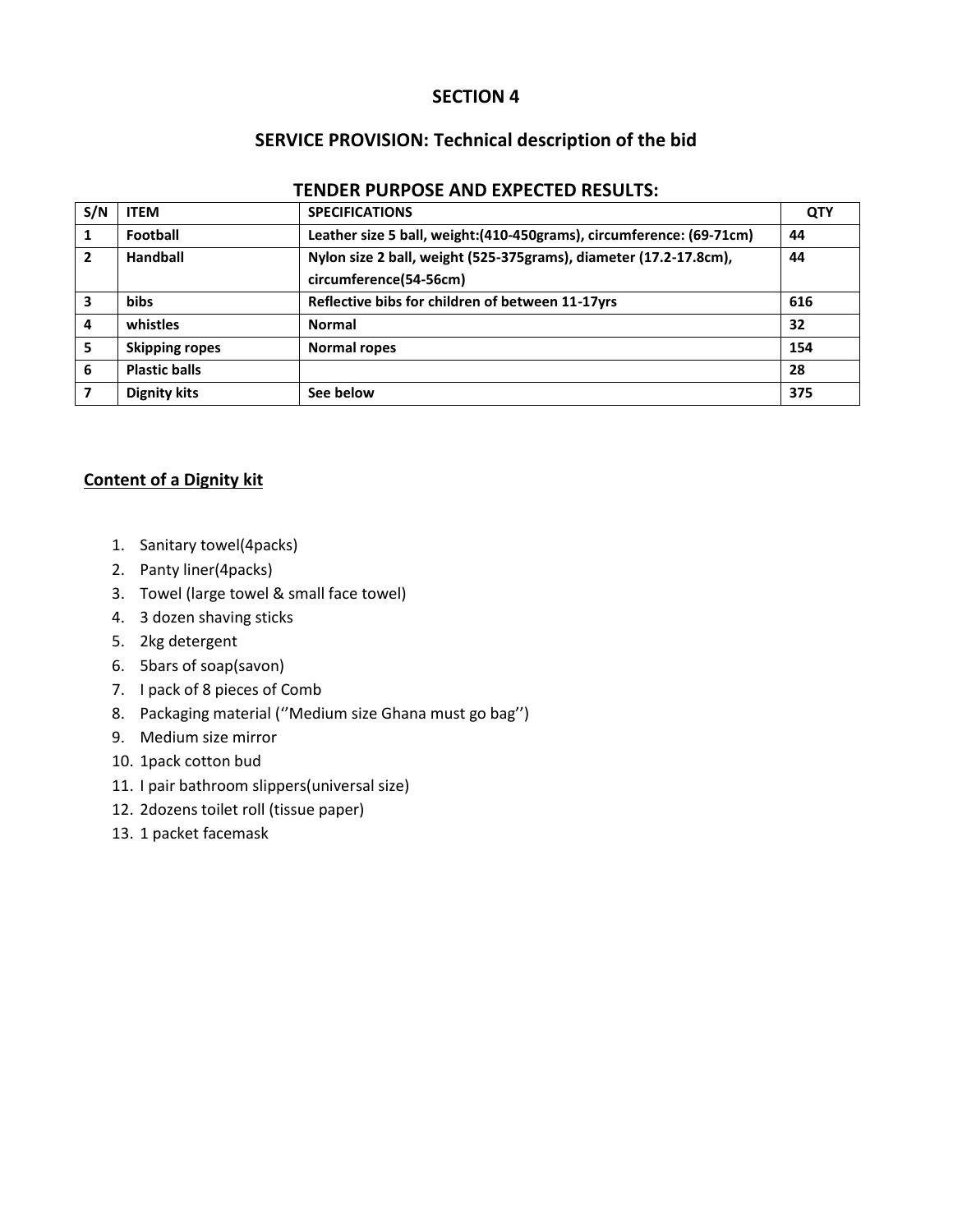# **SECTION 5 BIDDING FORM**

#### **Please provide information against each requirement.**

Additional rows can be inserted for all questions as necessary. If there is insufficient space to complete your answer in the space provided, please include on a separate attachment with a reference to the question.

#### **1. Bidder's general business details**

#### **a) General information**

| Company name:                              |  |
|--------------------------------------------|--|
| Any other trading names of company:        |  |
| Registered name of company (if different): |  |
| Nature of primary business/trade:          |  |
| <b>Primary contact name:</b>               |  |
| Job title:                                 |  |
| Phone:                                     |  |
| Email:                                     |  |
| <b>Registered Address:</b>                 |  |
|                                            |  |
| <b>Business licence number:</b>            |  |
| Country of registration                    |  |
| <b>Registration date:</b>                  |  |
| <b>Expiry date:</b>                        |  |
| Legal status of company (eg. Partnership,  |  |
| private limited company, etc.)             |  |

## **b) Owners/Managers**

Please fill in the below table with the full names and the year of birth of the company's owner(s) and manager(s)\*:

| <b>Full name</b> | Year of birth |
|------------------|---------------|
|                  |               |
|                  |               |
|                  |               |
|                  |               |

*\* Please note this information is necessary in order to conduct the vetting procedure referred to in clause 25 of the Invitation to Bid-General Terms and Conditions.*

## **c) Employees**

Please list the employee who would be involved with NADEVin the event of contract award: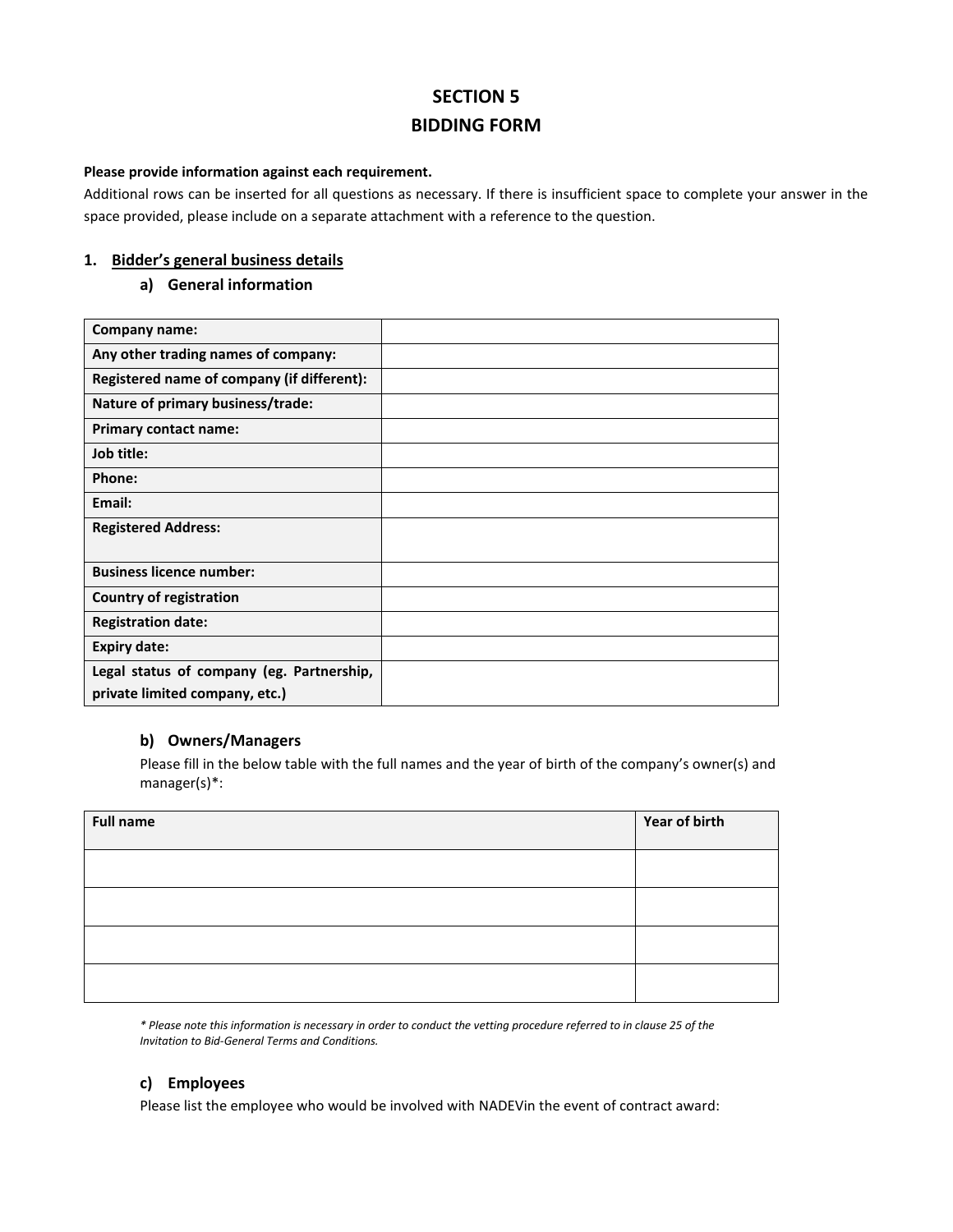| <b>Employee name</b> | Job title | <b>Role on NADEV</b><br>project | Phone | Email |
|----------------------|-----------|---------------------------------|-------|-------|
| 1.                   |           |                                 |       |       |
| 2.                   |           |                                 |       |       |
| 3.                   |           |                                 |       |       |

### **d) Company bank account details:**

| Beneficiary name:        |  |
|--------------------------|--|
| Beneficiary account no.: |  |
| <b>Beneficiary Bank:</b> |  |
| Bank branch:             |  |
| SWIFT:                   |  |
| IRAN                     |  |
| Bank address:            |  |

### **2. References**

Please provide details of at least 3 client references whomNADEVmay contact, preferably from NGOs and UN agencies, for similar related works:

| Client/company<br>name | <b>Contact person</b> | Phone | Email | <b>Contract details</b><br>(works, location,<br>size, value, etc) |
|------------------------|-----------------------|-------|-------|-------------------------------------------------------------------|
| 1.                     |                       |       |       |                                                                   |
| 2.                     |                       |       |       |                                                                   |
| 3.                     |                       |       |       |                                                                   |
| $\cdots$               |                       |       |       |                                                                   |

## **3. Confirmation of Bidder's compliance**

We, the Bidder, hereby certify that our tender is a genuine offer and intended to be competitive and we confirm we are eligible to participate in public procurement and meet the eligibility criteria specified in the Invitation to Bid. We confirm that the prices quoted are fixed and firm for the duration of the validity period and will not be subject to revision or variation.

The following documents are included in our **Bid**: **(please indicate which documents are included).** 

**Documents**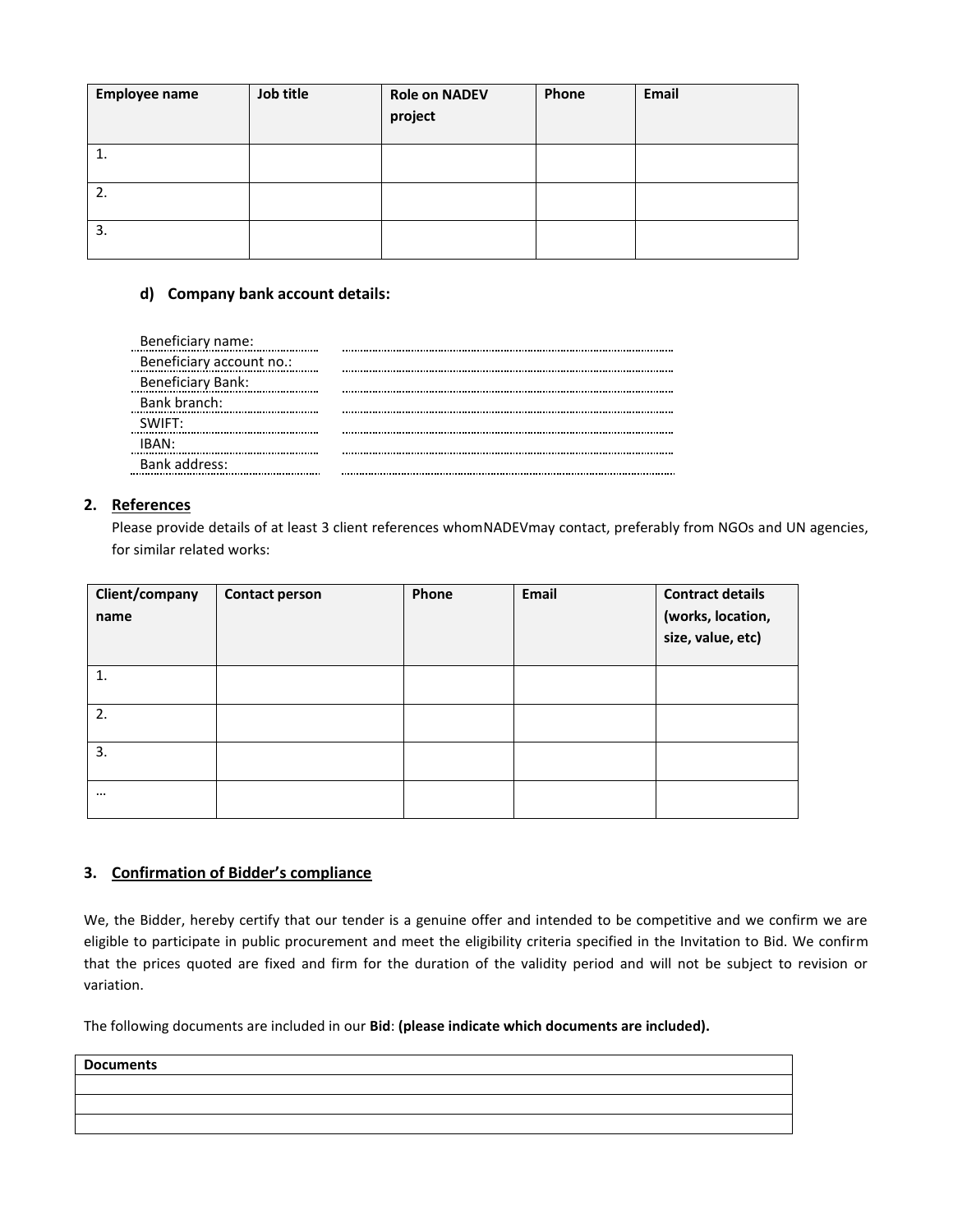We understand that NADEV is not bound to accept the lowest, or indeed any bid, received. We agree that NADEV may verify the information provided in this form itself or through a third party as it may deem necessary.

## **We confirm that NADEV may in its consideration of our offer, and subsequently, rely on the statements made herein.**

| Name of Signatory:  | Tel N°:          |
|---------------------|------------------|
| Title of Signatory: | Name of Company: |
| Signature & stamp:  | Date of Signing: |
|                     | Address:         |
|                     |                  |
|                     |                  |
|                     |                  |
|                     |                  |
|                     |                  |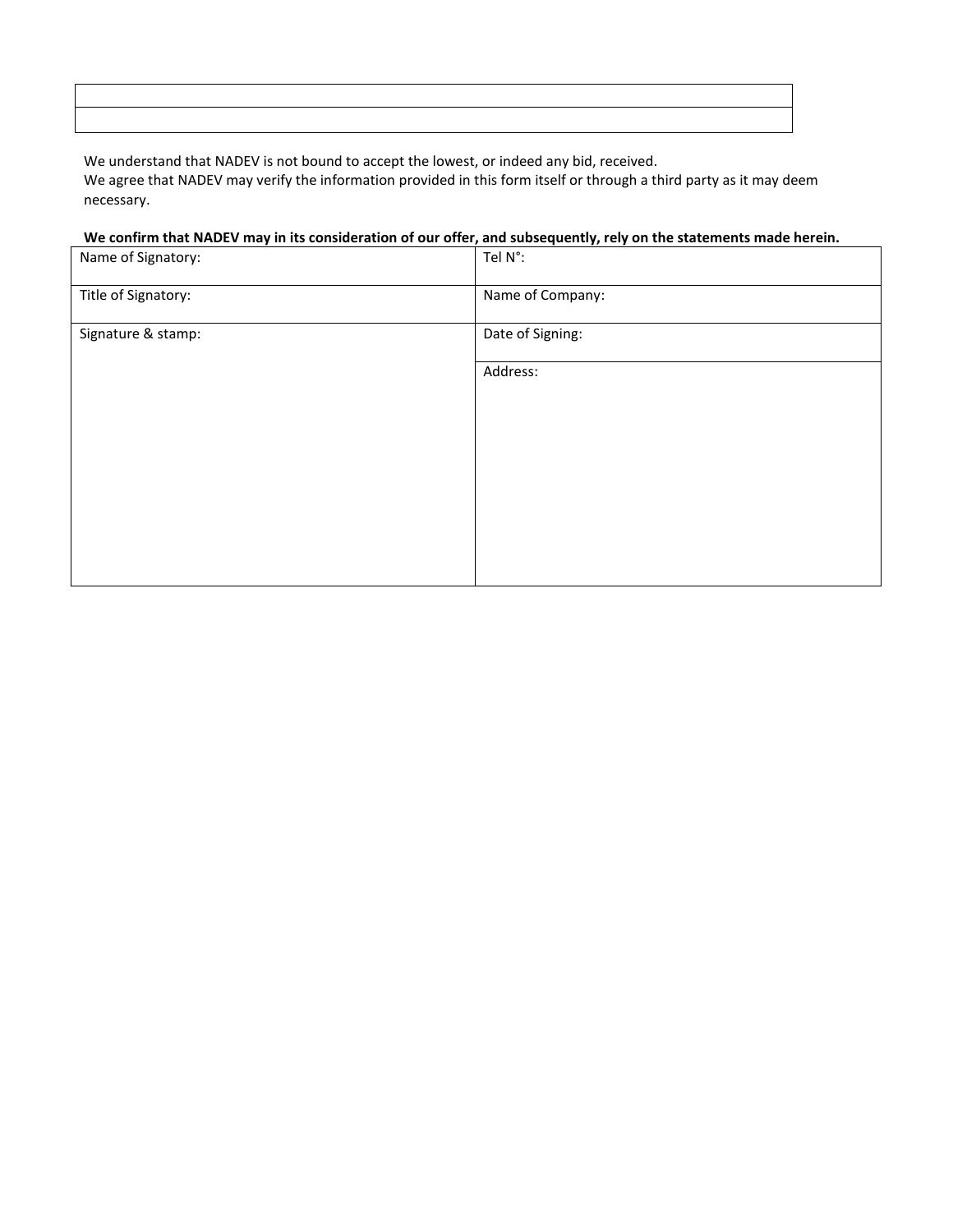# **SECTION 7 COMPANY PROFILE AND PREVIOUS EXPERIENCE**

The Bidder is requested to:

- 1. Submit the **Company Profile**
- 2. Complete the following **Previous ExperienceTable** listing the work or contracts undertaken in the past 5 years similar to the one required under this contract
- 3. Please be informed that NADEV reserves the right to request evidence at any point of this tender to support any claims made here.

| $\#$                    | Name of the client | <b>Amount of procurement</b><br>made | No of contracts<br>completed | Date | <b>Comments</b> |
|-------------------------|--------------------|--------------------------------------|------------------------------|------|-----------------|
| $\mathbf{1}$            |                    |                                      |                              |      |                 |
| $\overline{\mathbf{2}}$ |                    |                                      |                              |      |                 |
| $\mathbf{3}$            |                    |                                      |                              |      |                 |
| $\overline{\mathbf{4}}$ |                    |                                      |                              |      |                 |
| $5\phantom{a}$          |                    |                                      |                              |      |                 |
| $\cdots$                |                    |                                      |                              |      |                 |

**NOTE**: The list shouldn't be limited to this Form in regards to the number of works reported. A comprehensive list of the last 5 years' experience has to be submitted adapting the Form to the necessary rows.

NADEV may conduct reference checks for previous contracts completed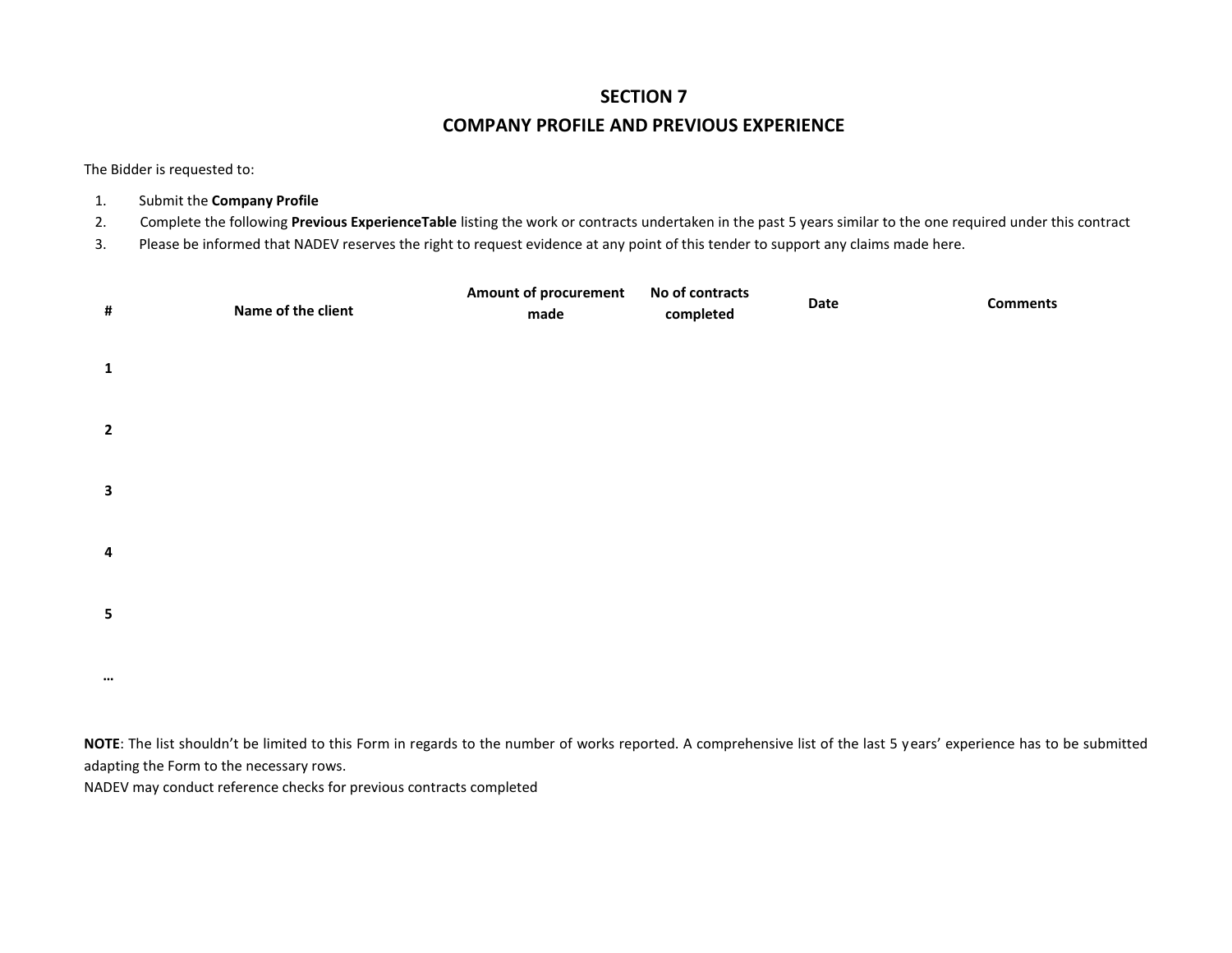## **SECTION 9**

# **SUPPLIER'S ETHICAL STANDARDS DECLARATION**

NADEV as a humanitarian organisation expects its suppliers and contractors to have high ethical standards. Any organization supplying goods to NADEV valued at over 10,000 USD (or equivalent) in one year must sign this declaration. This declaration will be kept on file for a period of 10 years and should be updated every year or more often as appropriate.

NADEV staff may perform spot checks to verify that these standards are adhered to. Should NADEV deem that the supplier fails to meet, or is not taking appropriate steps to meet, these standards, any and all contracts and agreements with NADEV may be terminated.

Anyone doing business with NADEV shall as a minimum;

- 1. Comply with all laws and regulations in effect in the country or countries of business;
- 2. Meet the ethical standards as listed below; or
- 3. Positively agree to the standards and be willing to implement changes in their organisation.

### **1. Anti-corruption and suppliers compliance with laws and regulations:**

- 1.1. The supplier confirms that it is not involved in any form of corruption.
- 1.2. Where any potential conflict of interest exists between the supplier or any of the suppliers staff members with any NADEV staff member, the supplier shall notify NADEV in writing of the potential conflict. NADEV shall then determine whether action is required. A conflict of interest can be due to a relationship with a staff member such as close family etc.
- 1.3. The supplier will immediately notify senior NADEV management if exposed for alleged corruption by representatives of NADEV.
- 1.4. The supplier shall be registered with the relevant government authority with regard to taxation.
- 1.5. The supplier shall pay taxes according to all applicable national laws and regulations.
- 1.6. The supplier warrants that it is not involved in the production or sale of any weapons including anti-personnel mines.

### **2. Conditions related to the employees:**

- 2.1. No workers in our company will be forced, bonded or involuntary prison workers.
- 2.2. Workers shall not be required to lodge "deposits" or identity papers with their employer and shall be free to leave their employer after reasonable notice.
- 2.3. Workers, without distinction, shall have the right to join or form trade unions of their own choosing and to bargain collectively.
- 2.4. Persons under the age of 18 shall not be engaged in work which is hazardous to their health or safety, including night work.
- 2.5. Employers of persons under the age of 18 must ensure that the working hours and nature of the work does not interfere with the child's opportunity to complete his/ her education.
- 2.6. There shall be no NADEV discrimination at the work place based on ethnic background, religion, age, disability, gender, marital status, sexual orientation, union membership or political affiliation.
- 2.7. Measures shall be established to protect workers from sexual intrusi0n, threatening, insulting or exploitative Behaviours, and from NADEV discrimination or termination of employment on unjustifiable grounds, e.g. marriage, pregnancy, parenthood or HIV status.
- 2.8. Physical abuse or punishment, or threats of physical abuse, sexual or other harassment and verbal abuse, as well as other forms of intimidation, shall be prohibited.
- 2.9. Steps shall be taken to prevent accidents and injury to health arising out of, associated with, or occurring in, the course of work, by minimizing, so far as is reasonably practicable, the causes of hazards inherent in the working environment.
- 2.10.Wages and benefits paid for a standard working week shall meet, at a minimum, national legal standards or industry benchmark standards, whichever is higher. Wages should always be enough to meet basic needs.
- 2.11.Working hours shall comply with national laws and benchmark industry standards, whichever affords greater protection. It is recommended that working hours do not exceed 48 hours per week (8 hours per day).